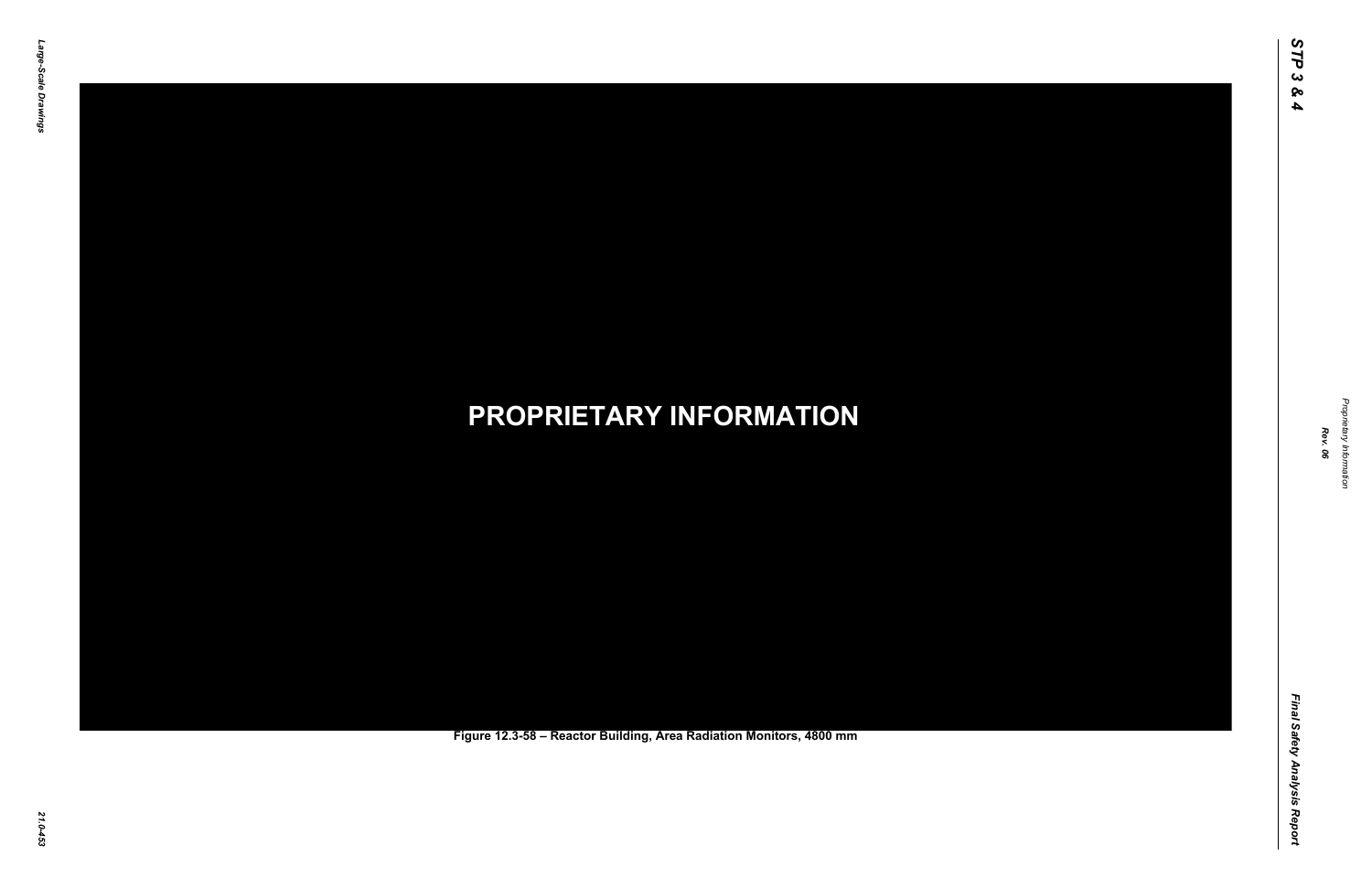Final Safety Analysis Report *Final Safety Analysis Report*



Proprietary Information *Proprietary Information*

### *21.0-454* **PROPRIETARY INFORMATION Figure 12.3-60 – Reactor Building, Area Radiation Monitors, 23500 mm**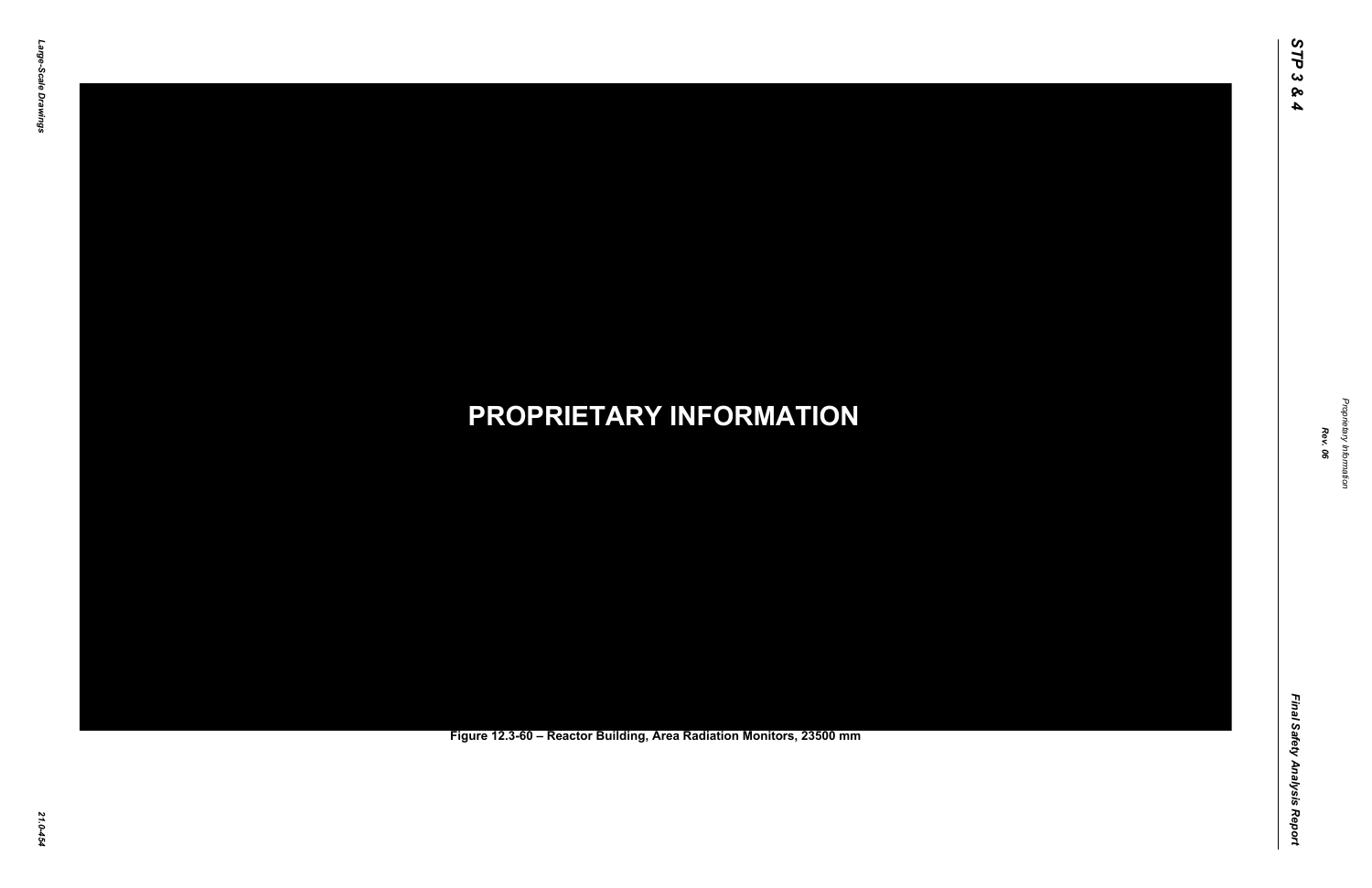Final Safety Analysis Report *Final Safety Analysis Report*



Proprietary Information *Proprietary Information*

### *21.0-455* **PROPRIETARY INFORMATION Figure 12.3-62 – Reactor Building, Area Radiation Monitors, 31700 mm**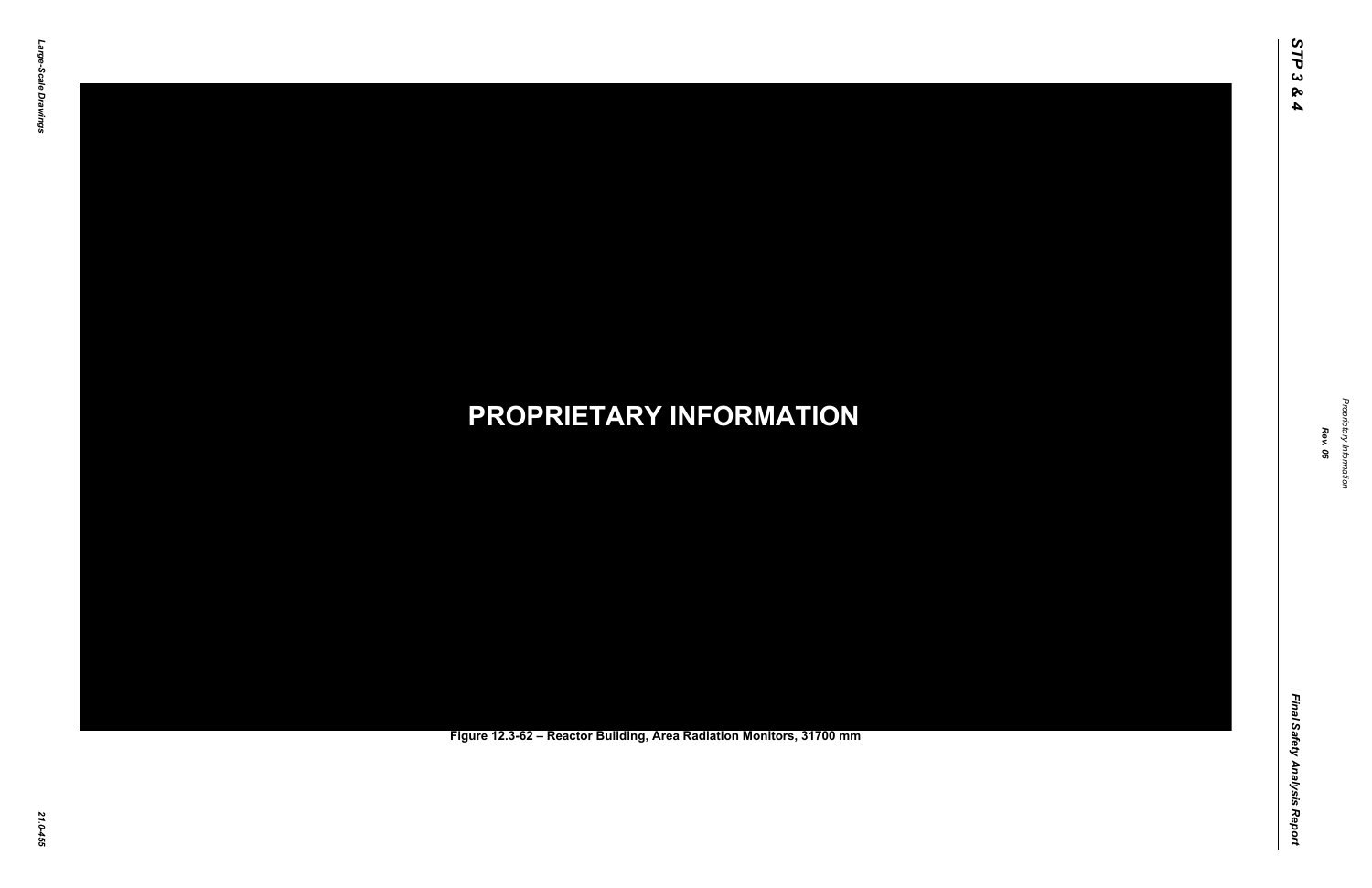Final Safety Analysis Report *Final Safety Analysis Report*



Proprietary Information *Proprietary Information*

### *21.0-456* **PROPRIETARY INFORMATION Figure 12.3-66 – Radwaste Building, Area Radiation Monitors at Elevation 5300 mm**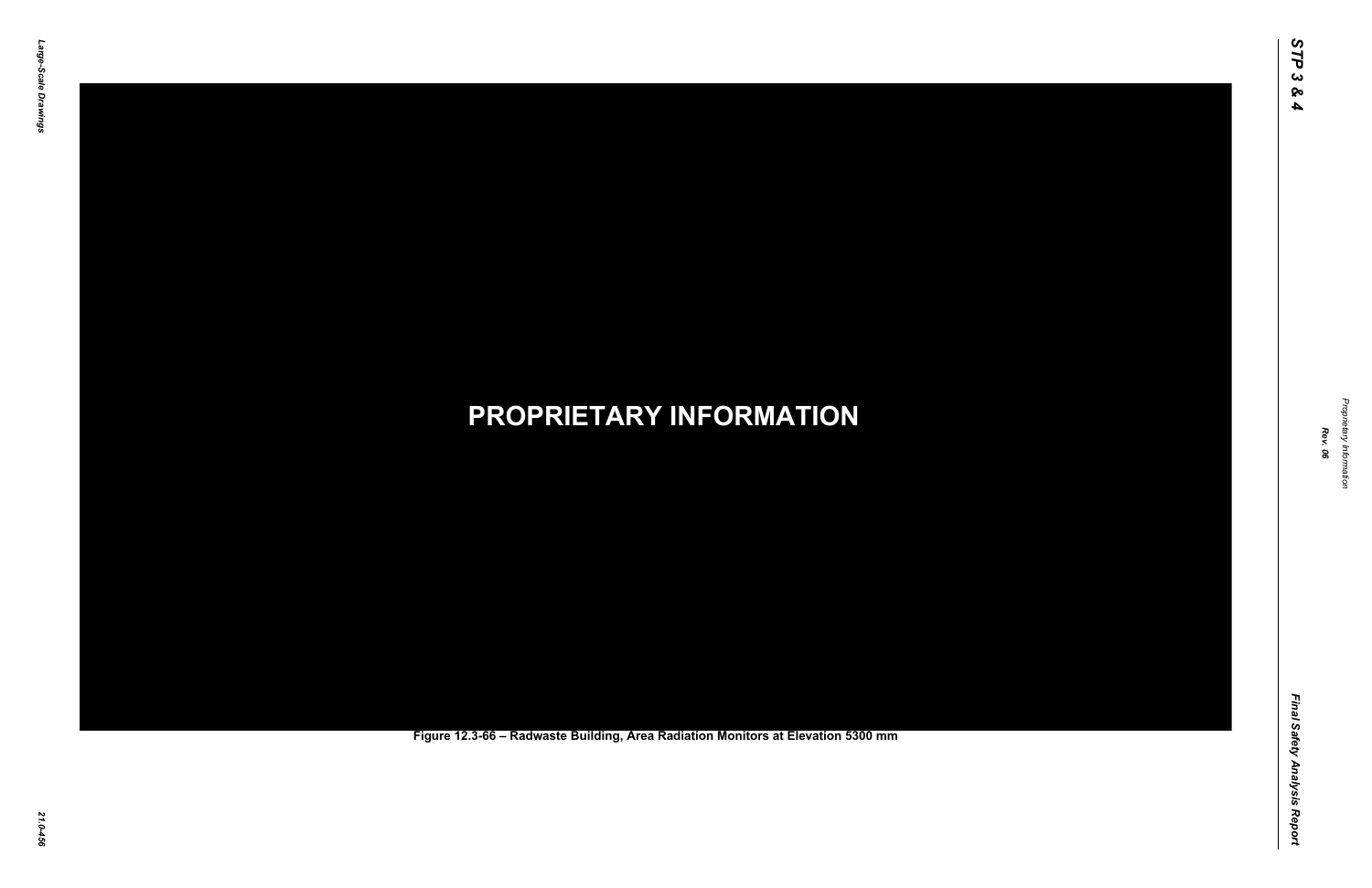Final Safety Analysis Report *Final Safety Analysis Report*



Proprietary Information *Proprietary Information*

### *21.0-457* **PROPRIETARY INFORMATION Figure 12.3-67 – Radwaste Building, Area Radiation Monitors at Elevation 12300 mm**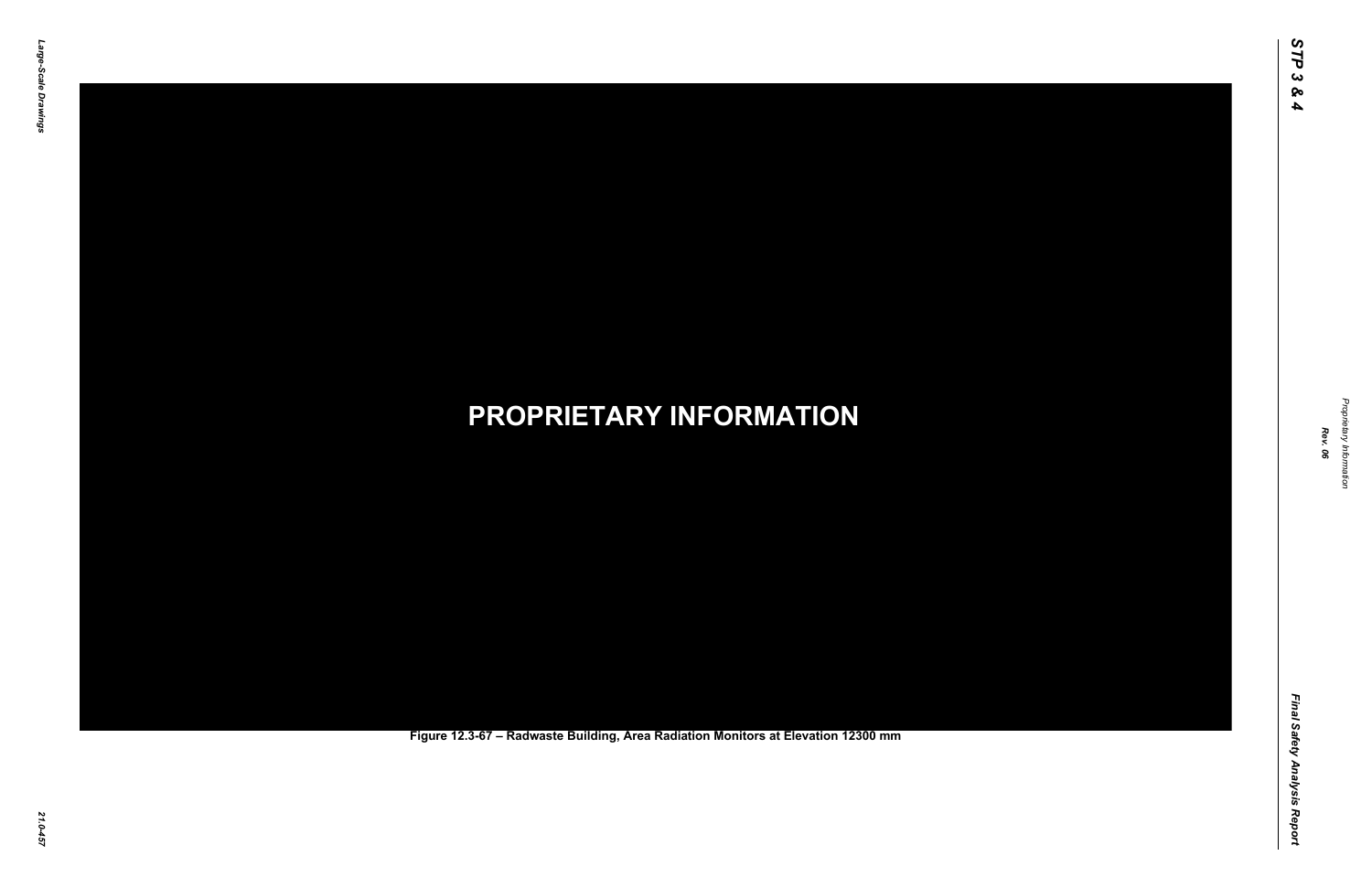Final Safety Analysis Report *Final Safety Analysis Report*



Proprietary Information *Proprietary Information*

# *21.0-458* **PROPRIETARY INFORMATION Figure 12.3-68 – Turbine Building B1F Floor Level, Area Radiation Monitors, Elevation 2300 mm**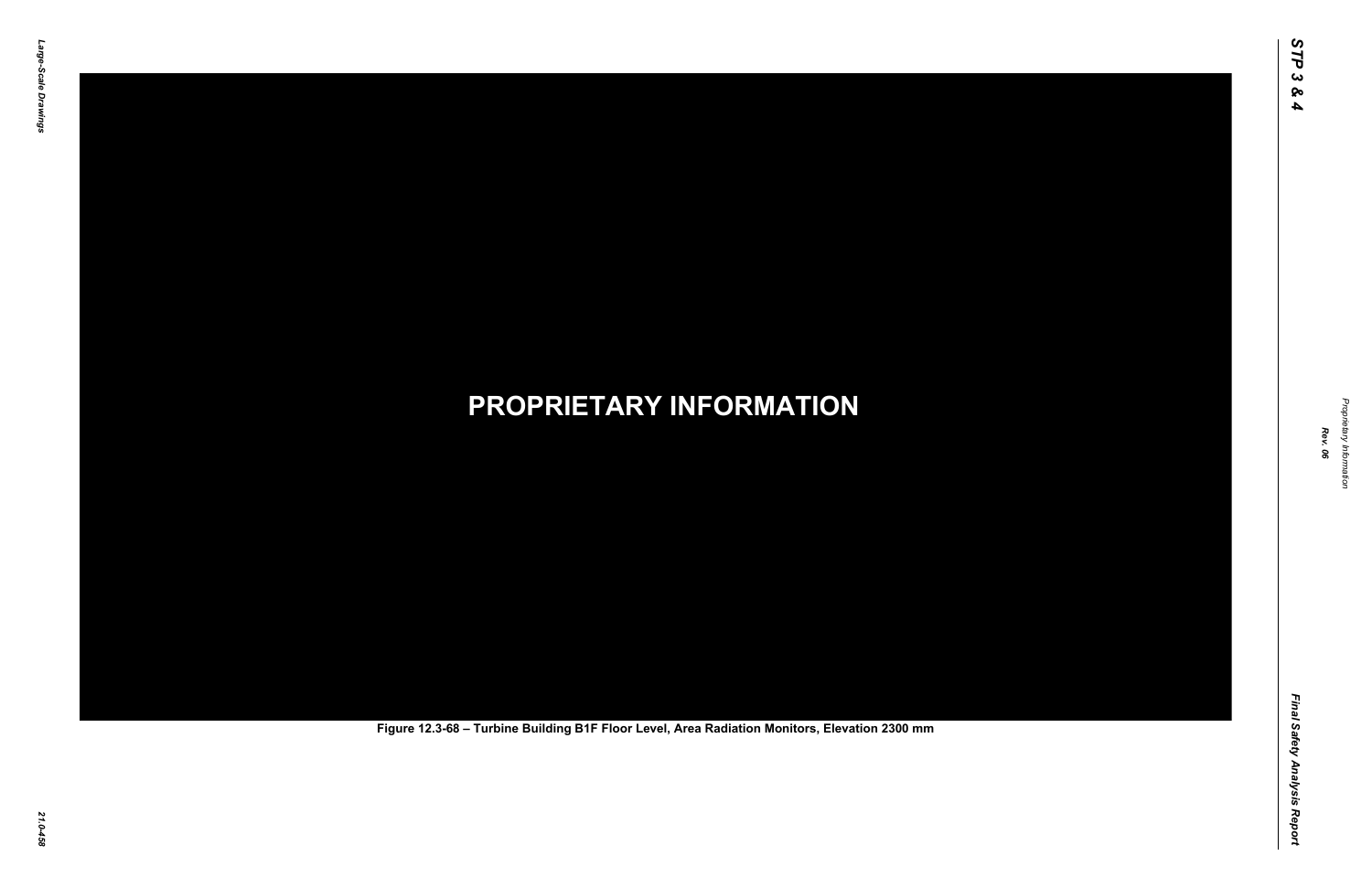Final Safety Analysis Report *Final Safety Analysis Report*



Proprietary Information *Proprietary Information*

# *21.0-459* **PROPRIETARY INFORMATION Figure 12.3-69 – Turbine Building MB1F Floor Level, Area Radiation Monitors, Elevation 6300 mm**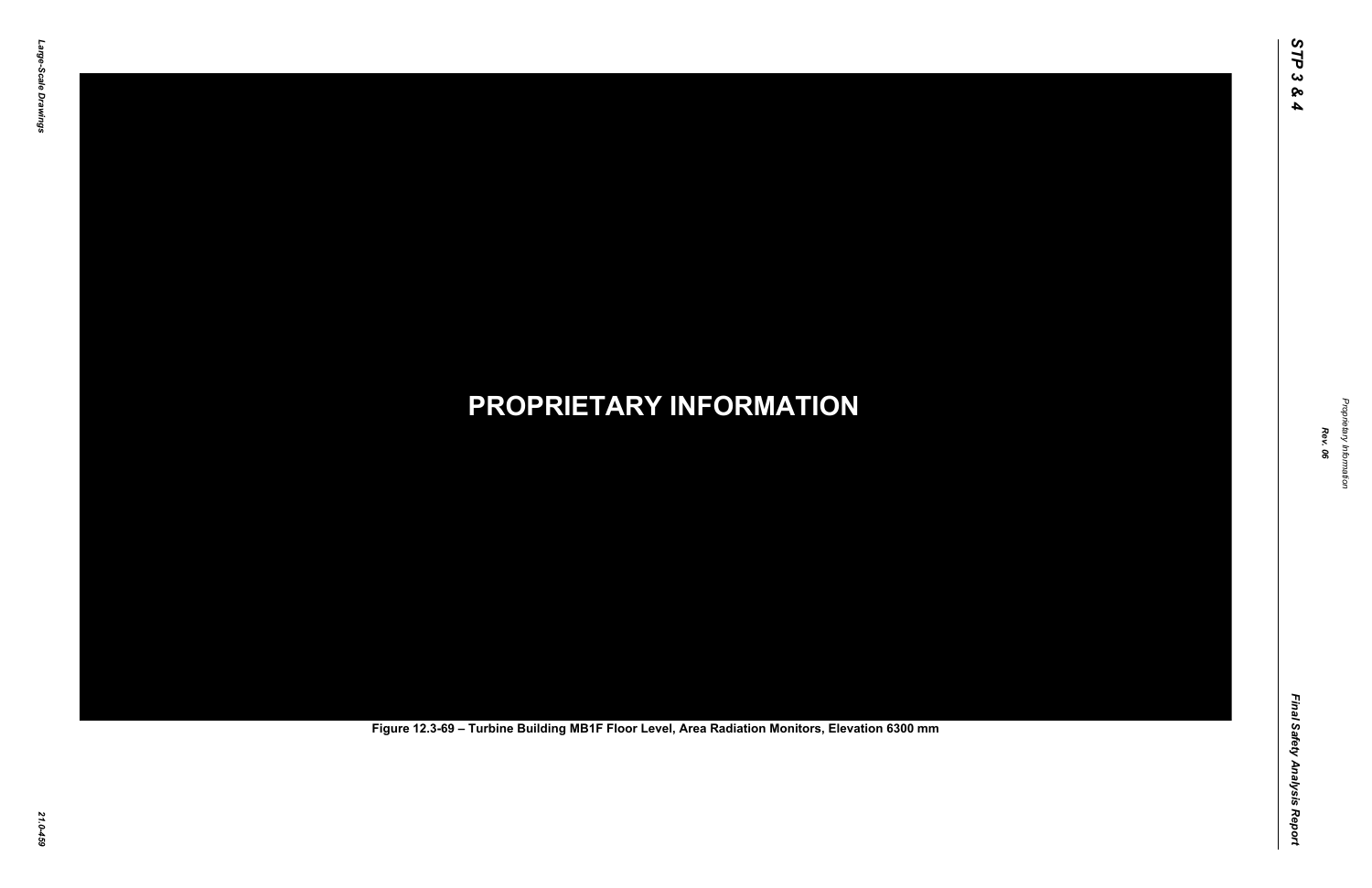Final Safety Analysis Report *Final Safety Analysis Report*



Proprietary Information *Proprietary Information*

# *21.0-460* **PROPRIETARY INFORMATION Figure 12.3-70 – Turbine Building 1F Floor Level, Area Radiation Monitors, Elevation 12300 mm**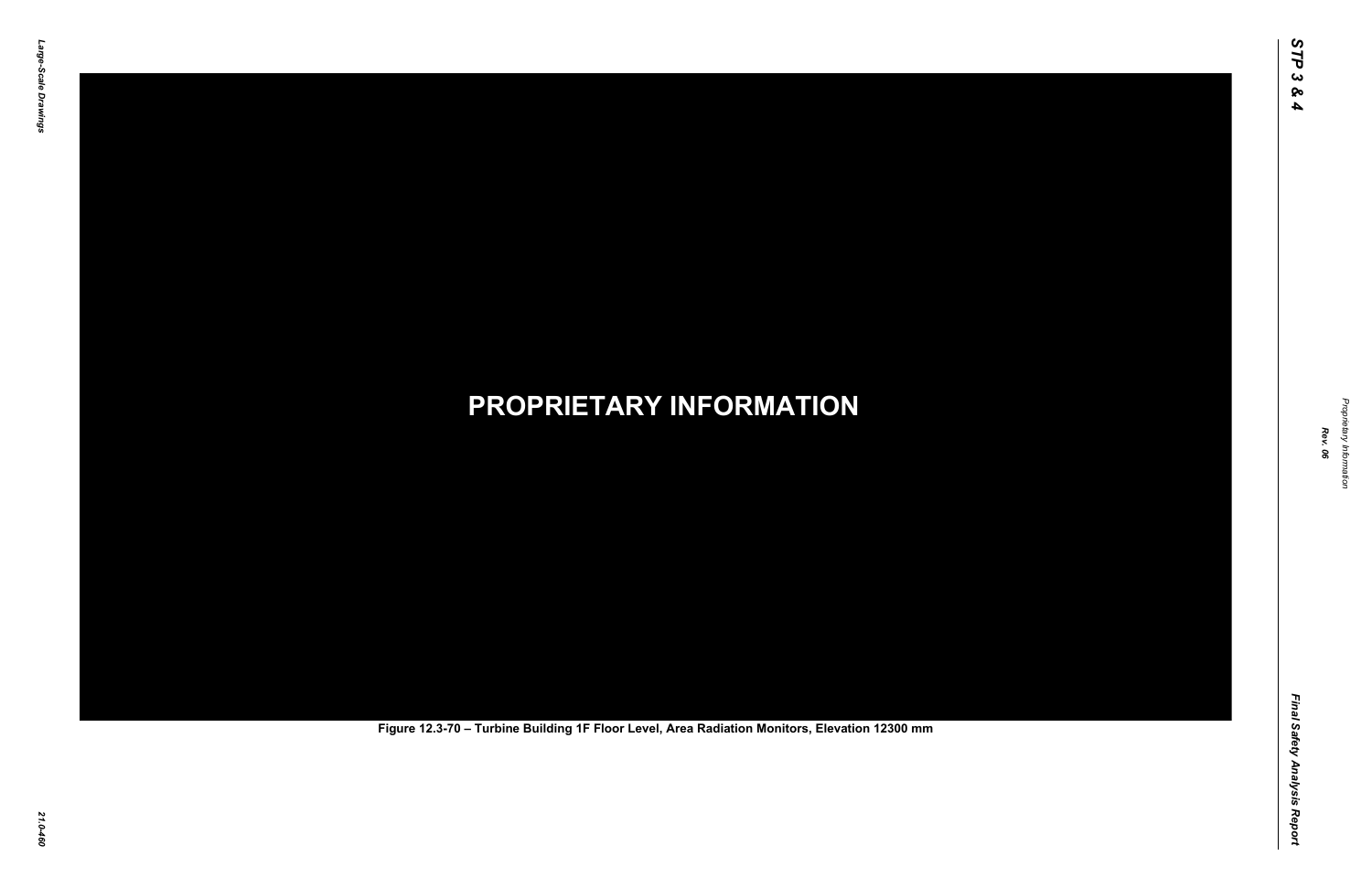Final Safety Analysis Report *Final Safety Analysis Report*



Proprietary Information *Proprietary Information*

# *21.0-461* **PROPRIETARY INFORMATION Figure 12.3-71 – Turbine Building 2F Floor Level, Area Radiation Monitors, Elevation 19700 mm**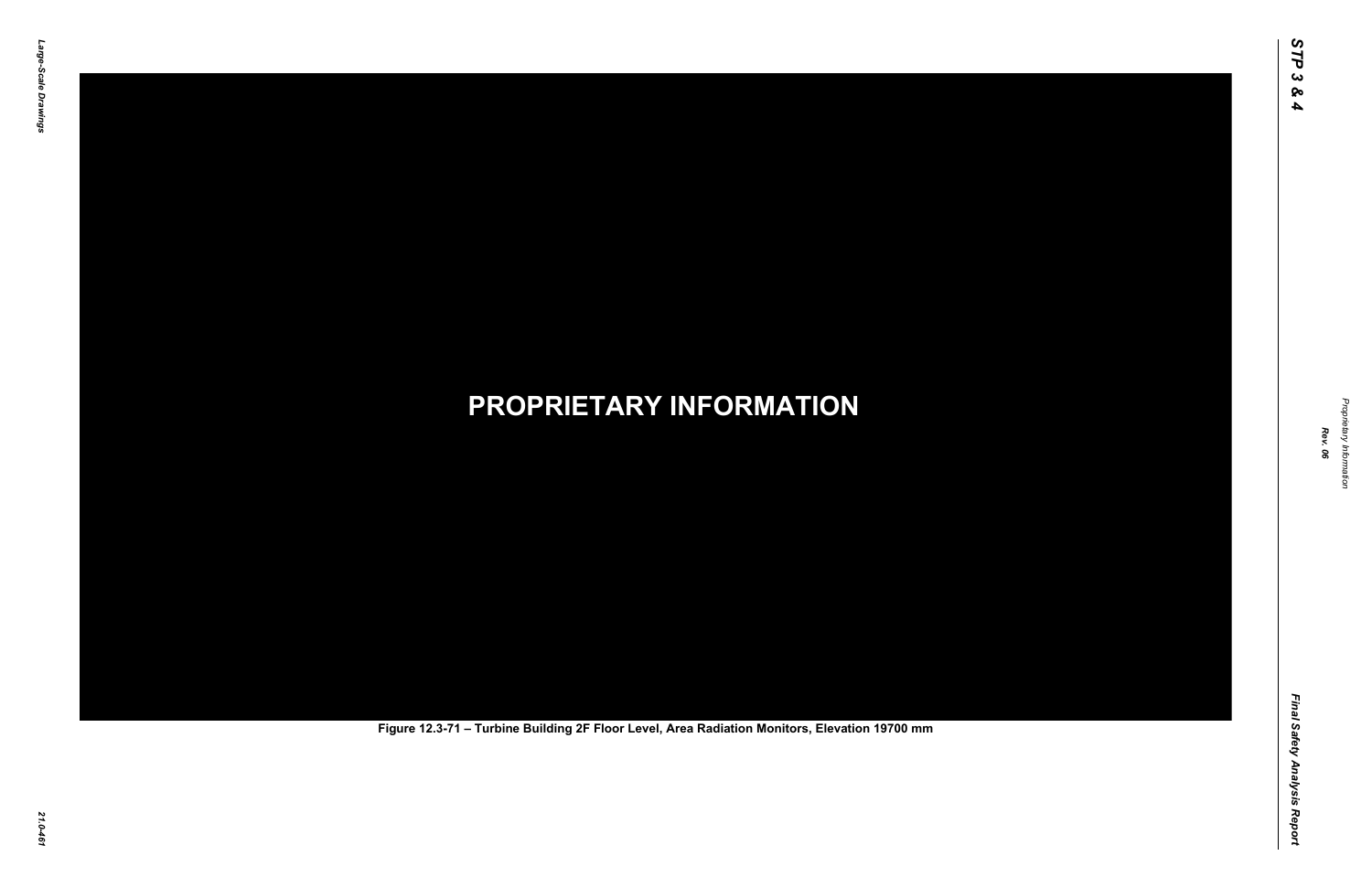Final Safety Analysis Report *Final Safety Analysis Report*



Proprietary Information *Proprietary Information*

# *21.0-462* **PROPRIETARY INFORMATION Figure 12.3-72 – Turbine BUilding 3F Floor Level, Area Radiation Monitors, Elevation 27800 mm**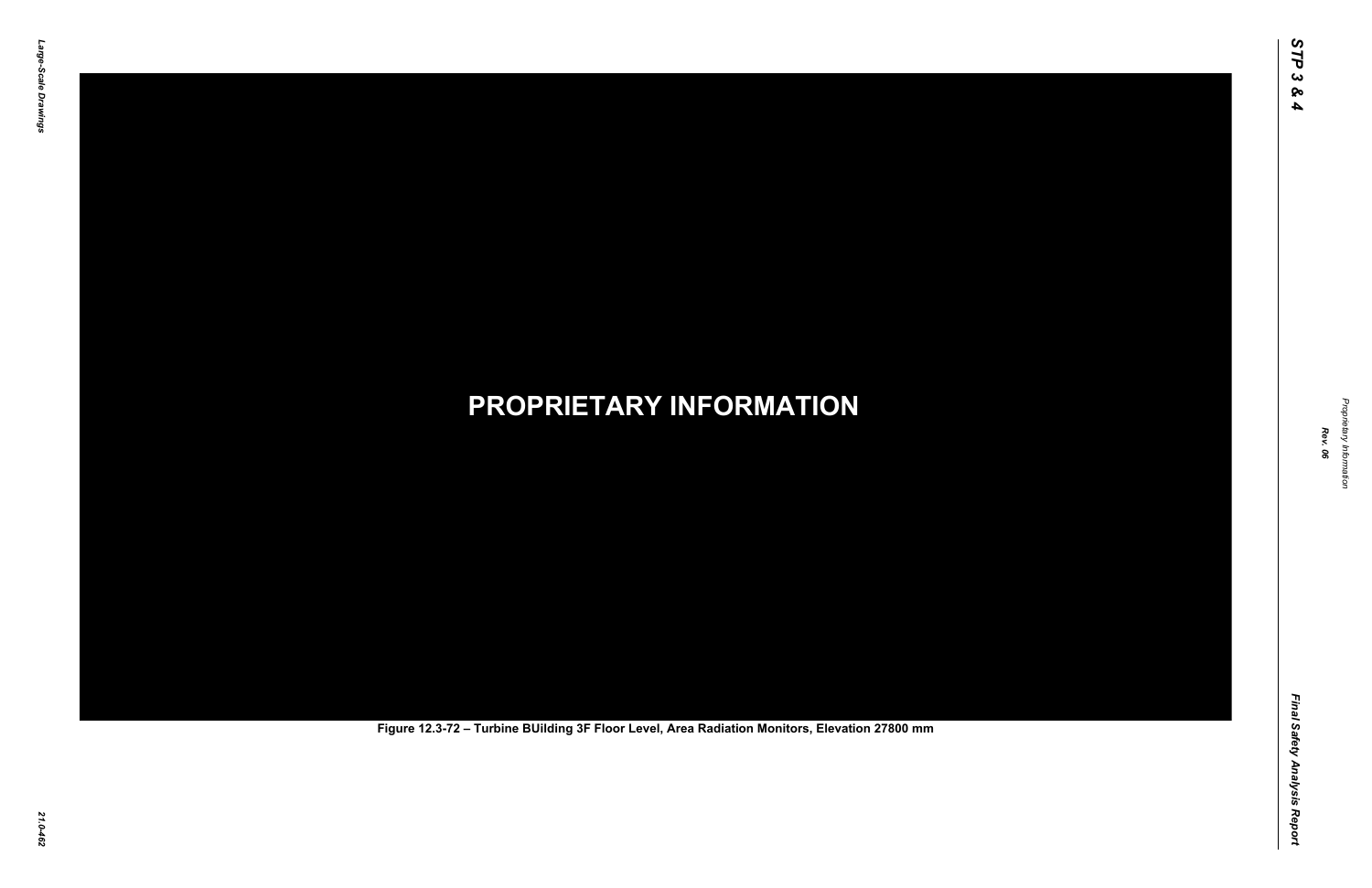Final Safety Analysis Report *Final Safety Analysis Report*



Proprietary Information *Proprietary Information*

# *21.0-463* **PROPRIETARY INFORMATION Figure 12.3-73 – Turbine Building, Area Radiation Monitors, Longitudal Section B-B**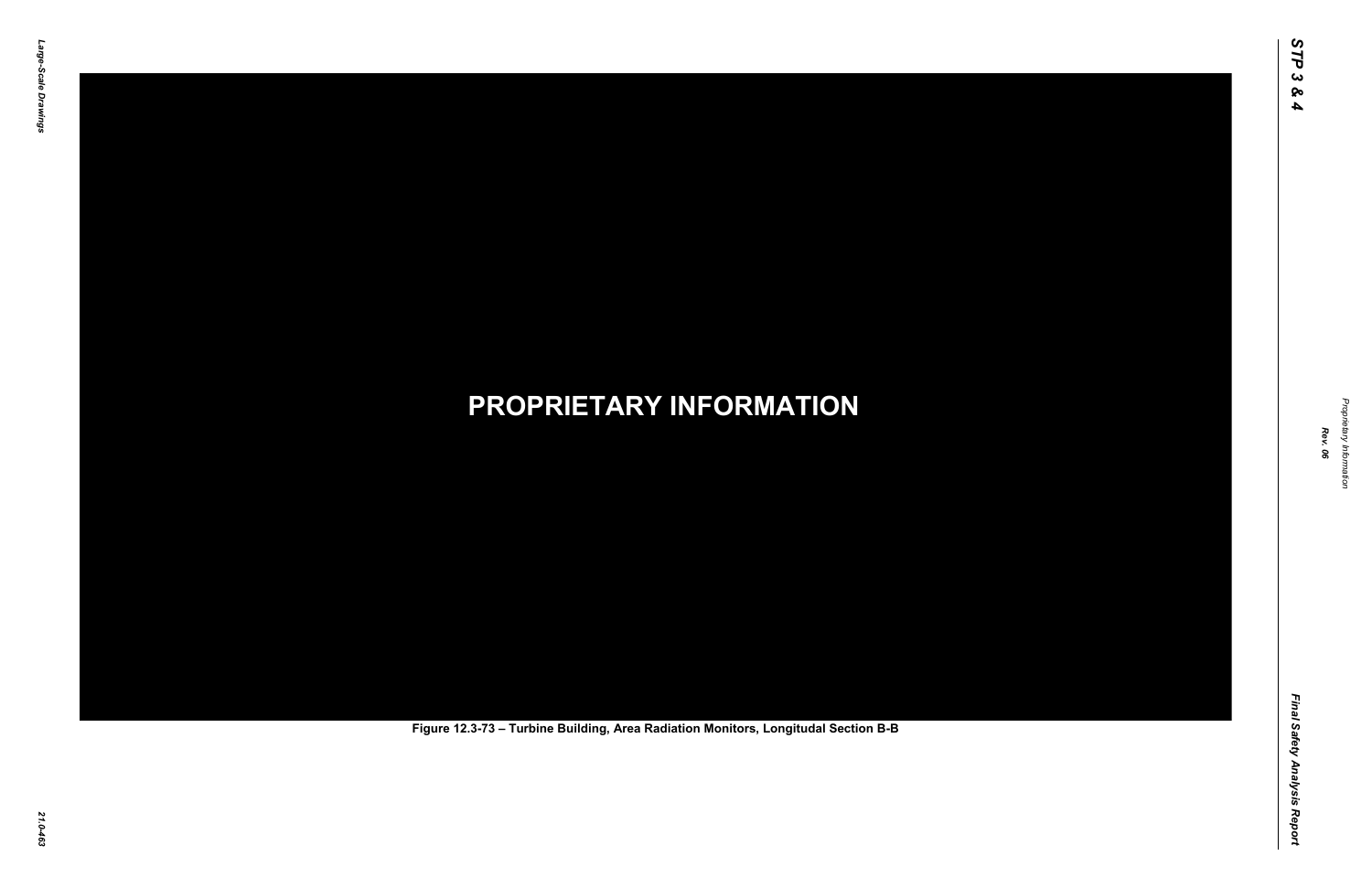Final Safety Analysis Report *Final Safety Analysis Report*



Proprietary Information *Proprietary Information*

# *21.0-464* **PROPRIETARY INFORMATION Figure 12.3-75 – Turbine Building, Radiation Zone Map, at Elevation 38300 mm**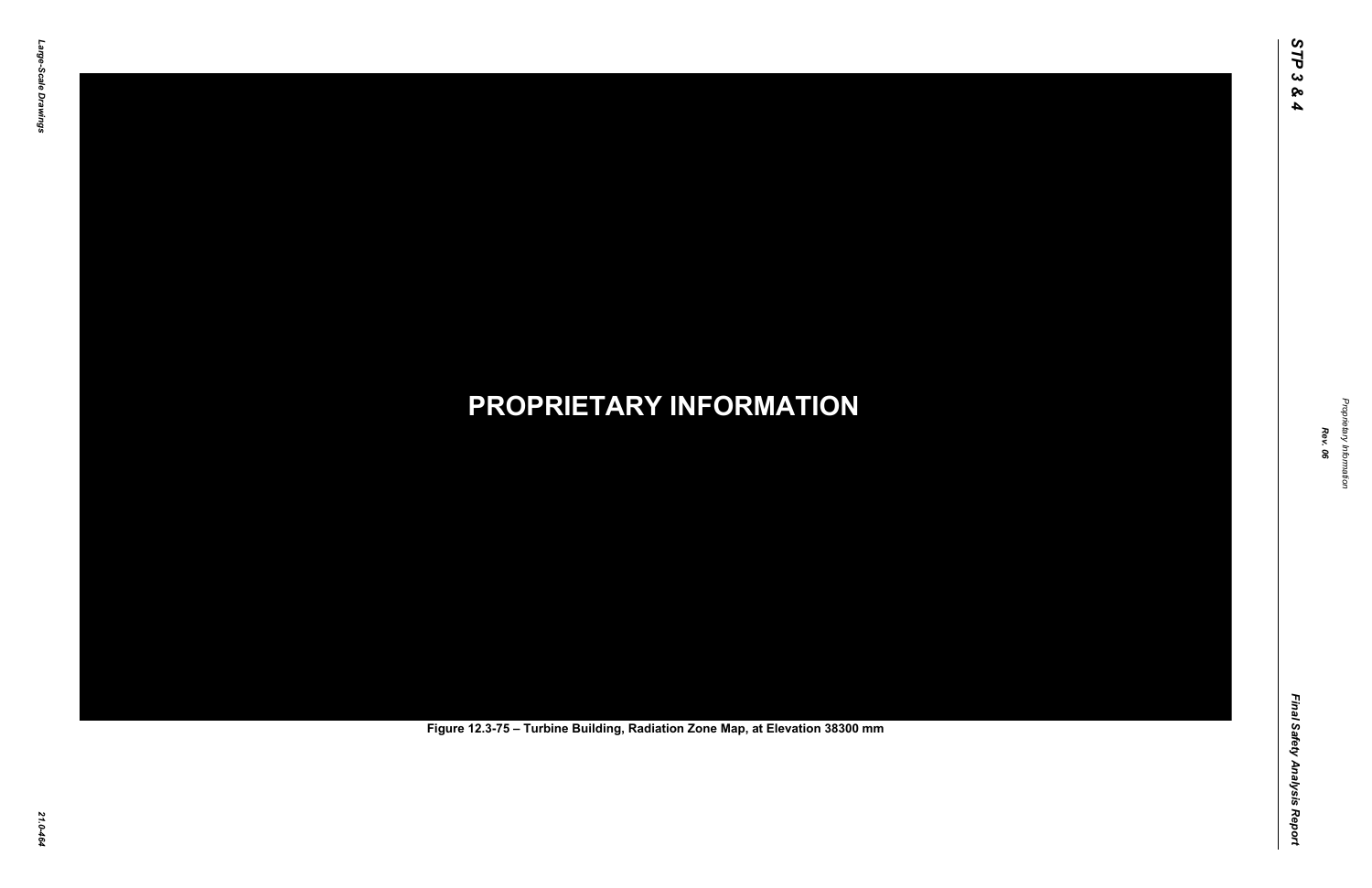Final Safety Analysis Report *Final Safety Analysis Report*



Proprietary Information *Proprietary Information*

# *21.0-465* **PROPRIETARY INFORMATION Figure 12.3-76 – Turbine Building, Radiation Zone Map, at Elevation 47200 mm**